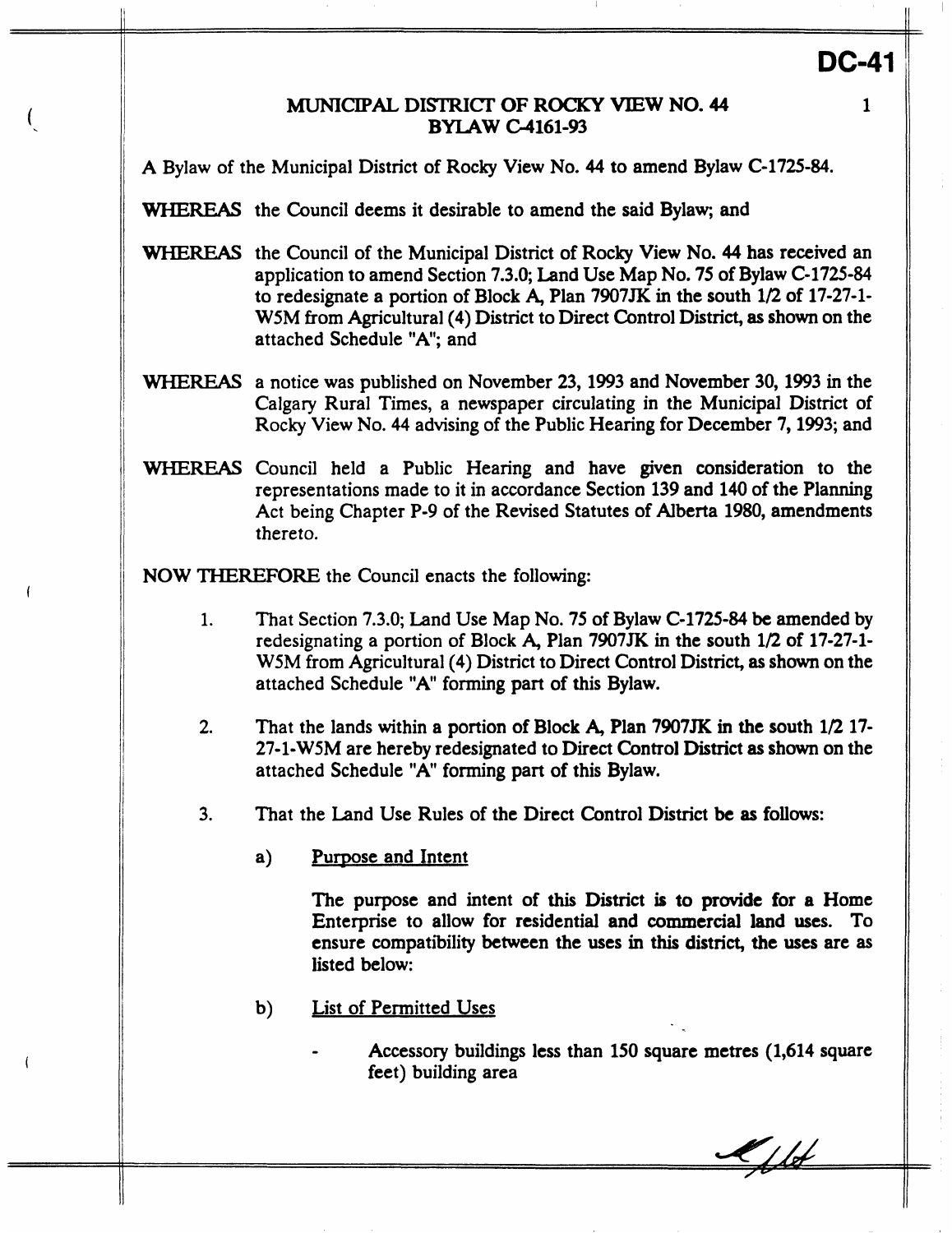# MUNICIPAL **DISTRICI' OF ROCKY VIEW NO. 44 BYLAW C-4161-93**

- Single detached dwelling
- *<sup>0</sup>*Keeping of animals listed in Table A of Section **8.11.5** of Bylaw **C-1725-84** at densities of no greater than **one** animal unit per **1.6** hectares **(4.0** acres)
- private **swimming** pools

#### $c)$ List of Discretionarv Uses

- Septic field and tank installation service and septic pumping service business
- Building(s) used for the septic field and tank installation service and septic pumping service business *0*
- Indoor and outdoor storage of equipment and vehicles related to the above commercial use *0*

#### $\mathbf{d}$ **General Land Use Regulations**

The land use regulations apply as contained in Section **8** of Land Use Bylaw **C-1725-84** as well as the following provisions:

- $e)$ Minimum and **Maximum** Reauirements
	- *<sup>0</sup>*The maximum area of the site shall be **8.0** acres, **as** well as the following provisions:
	- (i) Residential **Use**

**Minimum front yard:** 

- **a) 15** m **(49.21** feet) from any subdivision road or sewice road
- b) 60 m **(196.84** feet) from any municipal road
- c) *84* **m** *(275.59* feet) from any primary or **secondary** highway

Minimum side yard:

- a) 60 m **(196.84** feet) **from** any municipal road
- b) **10%** of **the** mean width **of the** parcel, minimum **6** m **(19.68** feet)

**<sup>t</sup>**Minimum rear yard:

**a) 15m (49.21** feet)

 $\overline{2}$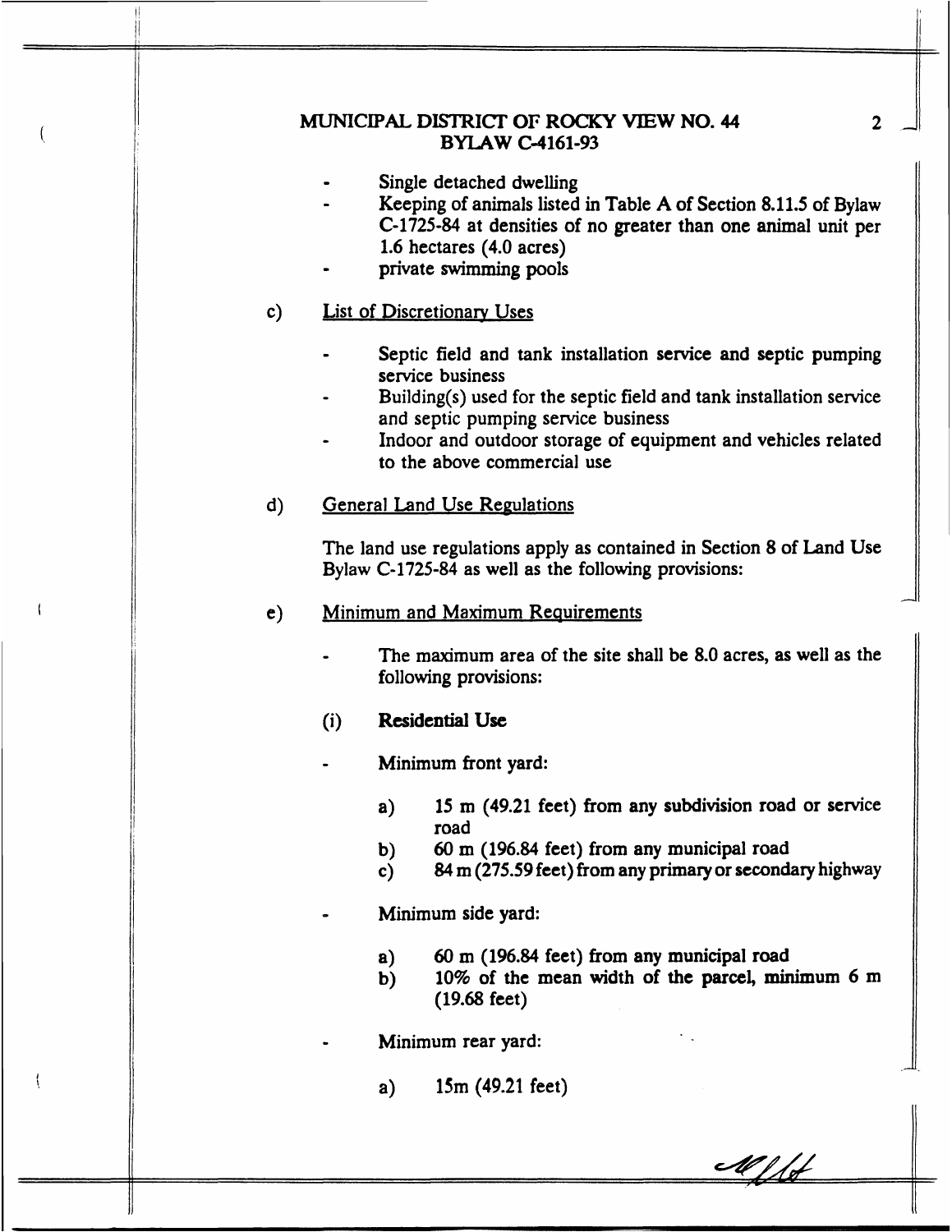### MUNICIPAL **DISTRICI' OF ROCKY VIEW NO. 44 BYLAW** C-4161-93

Minimum habitable floor area, excluding basement:

- a) 112 sq. m (1,205 sq. ft.) single storey dwelling
- b) 112 sq. m (1,205 **sq.** ft.) split level dwelling, the total area of two finished levels
- c) **92** sq. m. (990.31 sq. ft.) split entry or bi-level, the main floor 18 sq. m **(193.76 sq.** ft) finished lower level
- d) 130 sq. m (1,399.35 sq. ft.) combined floor area, two storey dwelling
- e) 112 **sq.** m (1,205 sq. ft.) main floor for dwelling, movedin
- Maximum height of buildings:
	- **a)**  principal building, 10 m **(32.51** feet)
	- b) accessory buildings, *5.5* m (18.04 feet)

Maximum dwellings per lot is one.

- Maximum number of accessory buildings ancillary to the residential use - **3**
- Total building area for all accessory buildings *225* square meters (2,422 square feet)
- (ii) Commercial **Use**
- Maximum number of buildings *5*
- Total maximum area of buildings **929** square meters (l0,OOO square feet)
- **Building Setbacks:**

 $\frac{1}{1}$ 

- From south property line: 33.53 metres (110 feet)
- From north property line: 15.0 metres (49.21 feet)
- *<sup>0</sup>*Minimum side yard:
	- **a)** 60 **rn (196.84** feet) **from** any municipal road
	- b) 38.10 metres **(125** feet)
- Maximum number of employees *5*
- Minimum number **of** marked customer parking spaces 2 (inside or outside)
- Minimum number of marked employee parking spaces *5*  (inside or outside)

d fff

3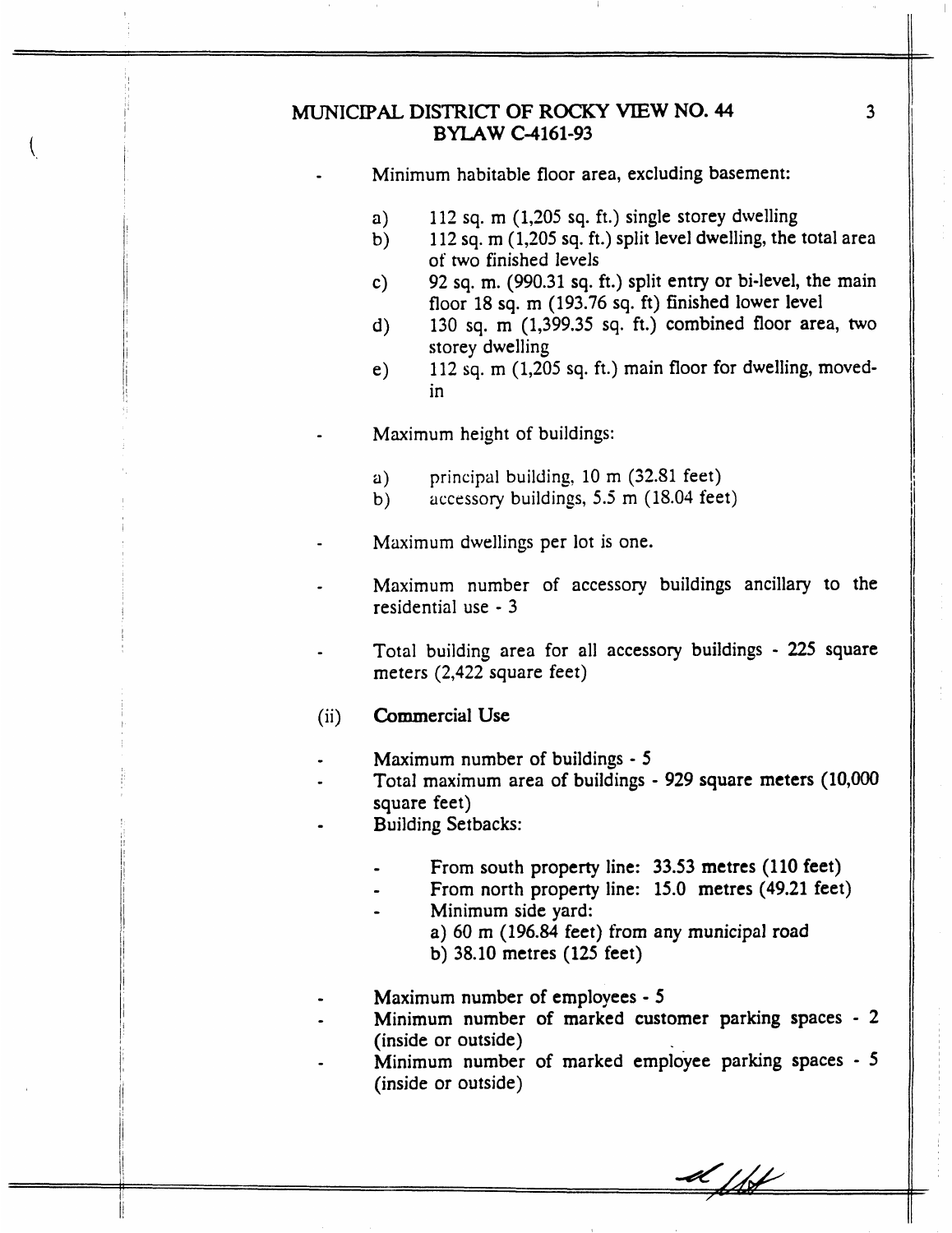## MUNICIPAL DISTRICI' **OF ROCKY VIEW NO. 44 BYLAW C-4161-93**

- Minimum number of parking spaces for vehicle related to commercial use - *5*
- $f$ Development Permits

Development Permits shall be issued to the satisfaction of and by the Development Officer for the lands shown on attached Schedule "A'.

**s>**  Landscaping

> Landscaping, visual appearance, berming and screening shall be to the satisfaction of the Development Officer and **as** determined through a Development Permit.

Fire Protection  $h)$ 

> Fire protection measures are to be provided to the satisfaction of the Rocky View Fire Chief and included in **a** Development Permit where **deemed** necessary by the Development Officer.

4. The Bylaw comes into effect upon the date of its third reading.

**File: 7517005** 

 $\parallel$ 

First reading passed in open Council, assembled in the City **of Calgary,** in **the Province** of Alberta, this 9th day of November 1993, on a motion by Councillor Wilkinson.

Second reading passed in open Council, assembled in the City of Calgary, in **the** Province of Alberta, this 7th **day** of December 1993, on a motion by Councillor Vincent.

Third reading **passed** in open Council, assembled in the City of Calgary, in the Province of Alberta, this 7th day of December 1993, on **a** motion by Councillor Devitt.

*ALs4L-4* 

**REEVE** OR DEPUTY **REEVE** 

Calle Ha

**4** 

I